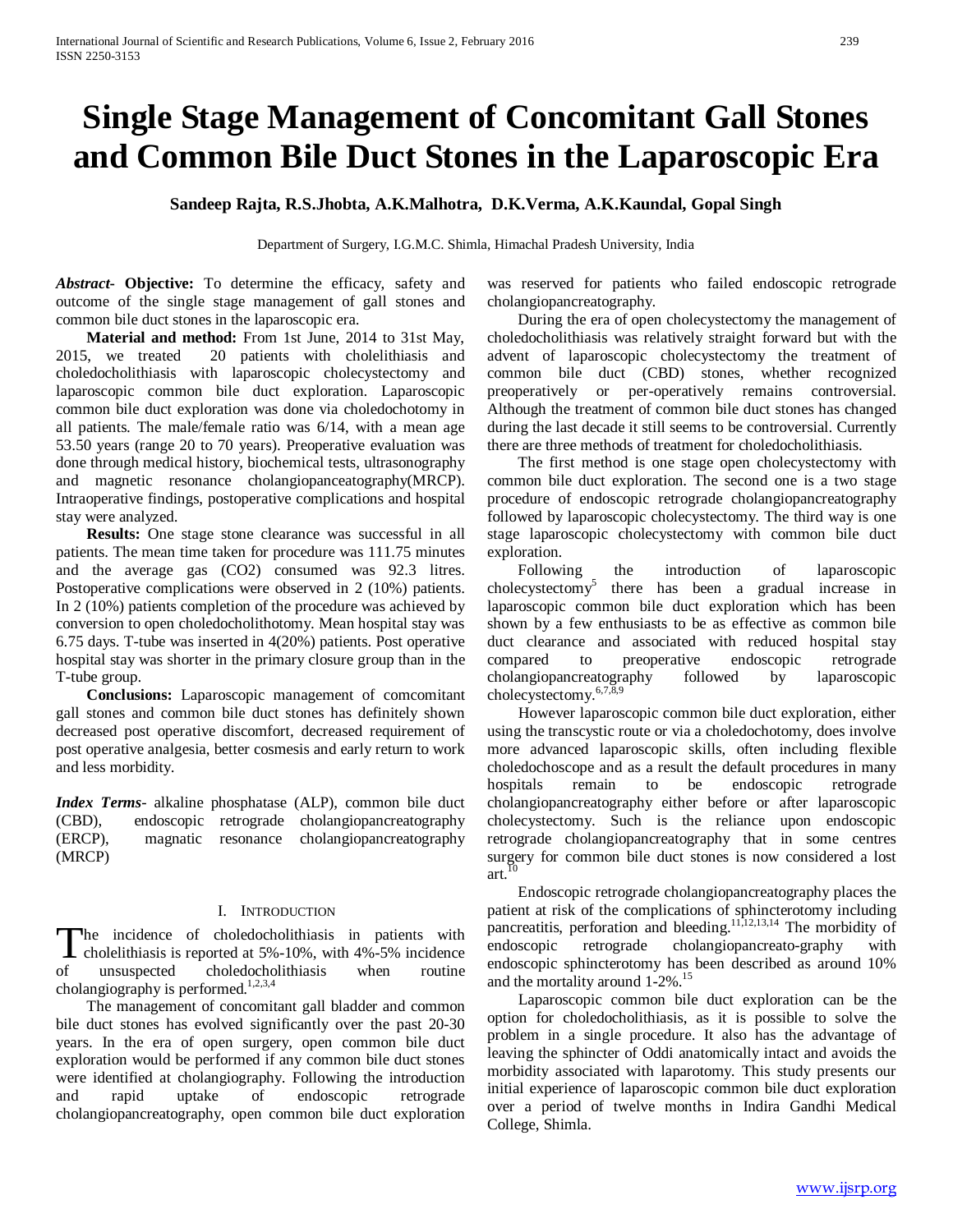#### II. MATERIAL AND METHODS

 This study was conducted in the department of surgery at I.G.M.C., Shimla from  $1<sup>st</sup>$  June, 2014 to  $31<sup>st</sup>$  May, 2015 and included patients with cholelithiasis and common bile duct stones. The study protocol was approved by the Ethics Committee of the same institution. Patient consent for laparoscopic surgery and research was obtained before the procedure was started.

# III. STUDY POPULATION

 20 patients were selected with symptomatic ultrasonography proved common bile duct stones and cholelithiasis. Various parameters were studied pre-operatively, intra-operatively and post-operatively.

## IV. INCLUSION CRITERIA

#### **The following patients were included in the study**

- 1. All age groups
- 1) H/O biliary colic pain and obstructive jaundice.
- 2) Patient presenting at least four weeks after the acute symptoms.
- 3) CBD stones detected by ultrasonography and/or MRCP(Magnetic

ResonanceCholangiopancreaticography) with CBD diameter  $\geq$  8mm

- 4) Intrahepatic duct dilation as determined by ultrasonography and MRCP
- 5) Alkaline phosphatase or gamma glutamyle transferase level more than 1.5 times over the limit of normal at the first reference
- 6) Big and multiple CBD stones without any anatomical anomalies on MRCP.
- 7) ASA grade I-III.

# V. EXCLUSION CRITERIA

#### **The following patients were excluded from the study**

- 1) Clinical, radiological or biochemical evidence of cholangitis and pancreatitis
- 2) Evidence of cirrhosis, intrahepatic gall bladder, liver mass, abscess andneoplasm
- 3) Gall bladder empyema and perforation
- 4) Pregnancy
- 5) Recurrent choledocholithiasis
- 6) Previous upper gastrointestinal surgery
- 7) Patients with contraindications to general anesthesia..
- 8) ASA grade IV-V.
- 9) Complete history was taken and patients were assessed for any other co-morbid condition. Patients were explained about the procedure and informed consent were taken before any procedure.

# **PREOPERATIVE EVALUATION**

**The patients were evaluated pre-operatively on the following parameters :**

Age, Gender, Height, Weight, BMI (body mass index)

 Routine blood investigations: CHG, FBS, RFT, Serum electrolytes.

 Study-specific investigations: LFT, ultrasound abdomen and M.R.C.P.

# VI. THE TECHNIQUE OF LAPAROSCOPIC CHOLESYCSTECTOMY WITH COMMON BILE DUCT EXPLORATION

 Overnight the patients were kept nil orally prior to surgery. Same premedication and anesthetic protocol was followed for all patients.

 All patients were operated on under general anaesthesia in a reverse Trendelenburg position.

Pneumoperitoneum was established with  $CO<sub>2</sub>$  using veress needle and insufflator.

 The intra abdominal pressure of 12-13mm of Hg was kept during surgery.

 The first 10mm trocar was introduced by Hasson's technique below the umbilicus for insufflation of carbon dioxide and for insertion of a 30 degree angled laparoscope. Other trocars were placed under direct vision, the second 10mm trocar was introduced in the epigastric region left to the falciform ligament , the third 5mm trocar in the right anterior axillary line in right hypochondrium, the fourth 5mm trocar in the midaxillary line and the last fifth 5mm trocar below the coastal margin, 1-3cm medial to the midclavicular line. Midclavicular trocar was used for cholangioscopy of common bile duct.

 After dissection of the calot triangle, liga clips were applied on the cystic duct to prevent spillage of stones into the common bile duct. The anterior surface of the supraduodenal common bile duct was dissected carefully. Common bile duct exploration was performed with an incision at the distal part of common hepatic duct just before the junction with the cystic duct. The longitudinal incision of total length 6-7mm was started on the anterior surface of the common hepatic duct(2-3mm) towards the common bile duct (4-5mm) using the cold knife. Incision was extended to 10-15mm depending upon the size of the stones.

Choledochoscopy was performed using a flexible choledochoscope (Karl Storz make) with instrument channel of 7Fr, working length 35cm and outer diameter 15.5Fr.

 Stones were extracted after flushing with saline with a dormia basket, fogarty catheter, atraumatic forcep or a milking technique was used. Single 2-8mm stones were removed with forceps through trocar in epigastric port. Large and multiple stones were placed in a bag made of latex glove and removed through trocar in epigastric port. After all stones were extracted, a check cholangioscopy of hepatic ducts and common bile duct was performed to ensure clearance of the biliary system.

 There were two types of common bile duct closure after choledochotomy: primary closure or T-tube drainage.

 Primary closure with interrupted absorbable suture (vicryl 3-0) was used.T-tube drainage was used in cases where distal patency was not ensured. Then cholecystectomy was performed. The operated area was drained with a 16-18Fr ryle's tube. Umbilical and other ports were closed with port closure suture(vicryl no.1);skin was closed with staplers. Adequate and similar analgesia (Inj.dicloaqua75mg) was given postoperatively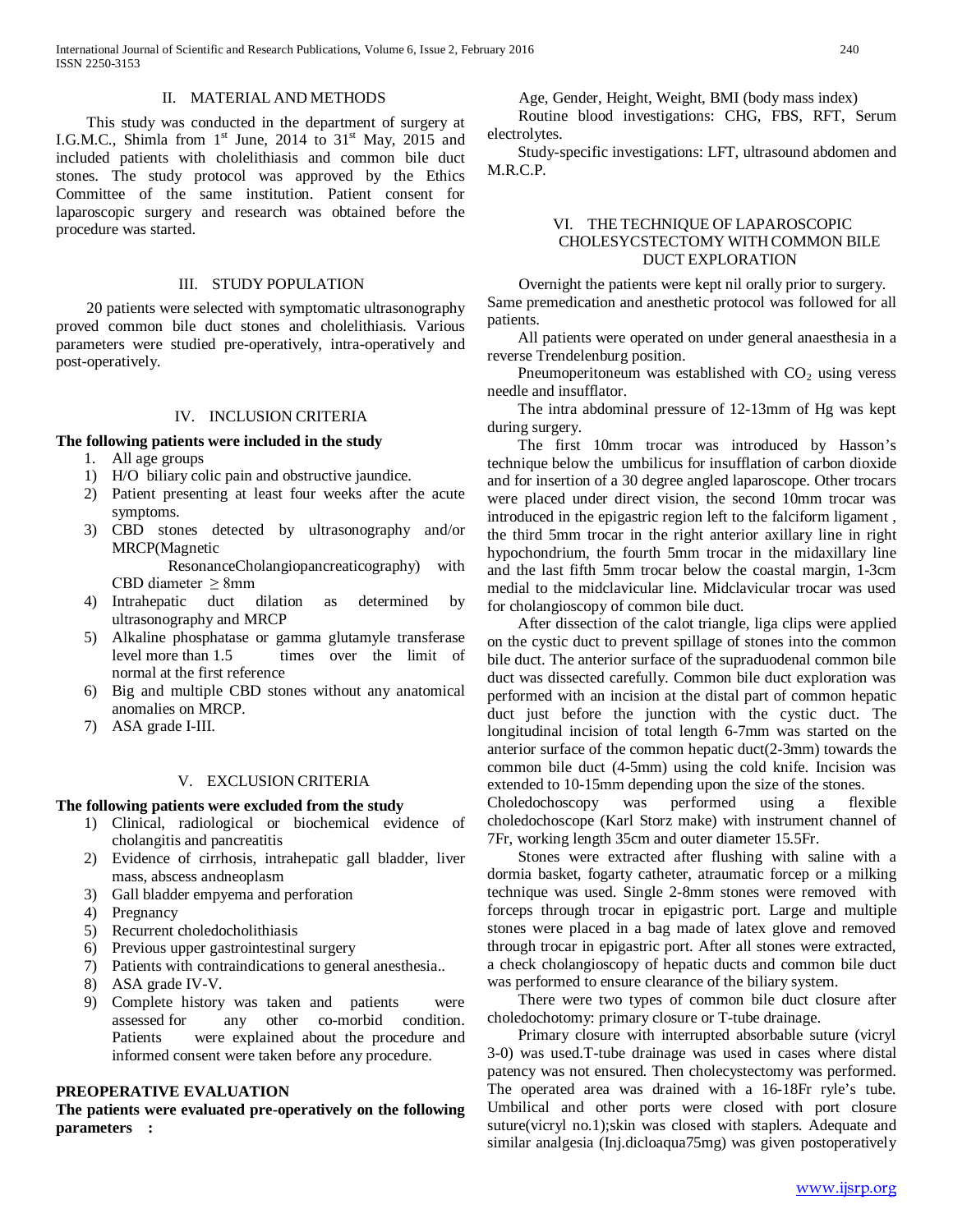to all patients as and when required. The duration of surgery was counted from port incision to skin closure. The carbon dioxide volume was measured from putting of veress needle to the completion of the procedure. In case of T-tube drainage a check cholangiography was performed on  $7<sup>th</sup>$  post operative day. In case of no residual stones, T-tube was removed on  $10<sup>th</sup>$  post operative day. In case of residual stones, distal obstruction or continuous bile leak patients underwent endoscopic retrograde cholangiopancreato- graphy with sphincterotomy. Patients with primary closure of the common bile duct were discharged on post operative day 3-7.

The following post operative complications were analyzed:

- a) Bile leak
- b) Wound infection
- c) Paralytic ileus/intestinal obstruction
- d) Duration of hospital stay

e) Acute pancreatitis

f) Retained stones

# VII. RESULTS

 Twenty (20) selected cases of cholelithiasis and choledocholithiasis admitted in Department of Surgery, Indira Gandhi Medical College, Shimla w.e.f.  $1<sup>st</sup>$  June, 2014 to  $31<sup>st</sup>$ May, 2015 were evaluated in this study.

## **Age & Sex**

 The age of patients in the present study ranged from 20 years to 70 years. The mean age of the patients was 53.50 years. Out of 20 cases, 6 (30%) were male and 14(70%) were female (Table-1).

| Age    | $20 - 30$      |      | $31 - 40$ |      | $41 - 50$ |      | $51 - 60$ |      | $61 - 70$ |      | <b>Total</b> |      |
|--------|----------------|------|-----------|------|-----------|------|-----------|------|-----------|------|--------------|------|
| group  | N <sub>o</sub> | %age | No.       | %age | No.       | %age | No.       | %age | No.       | %age | No.          | %age |
| Male   | ി<br>∠         | 10%  | 0         | 0%   | 2         | 10%  |           | 5%   |           | 5%   |              | 30%  |
| Female | $\theta$       | 0%   |           | 5%   |           | 15%  |           | 25%  | ◡         | 25%  | 14           | 70%  |
| Total  | ∼              | 10%  |           | 5%   | J         | 25%  | O         | 30%  | O         | 30%  | 20           | 100% |

**Table-1 Age Group and Sex**

# **BMI**

 BMI of each case under this study calculated preoperatively varied widely from 17.30  $\text{kg/m}^2$  to 29.99  $\text{kg/m}^2$ . Mean BMI was 21.33kg/m². Three (15%) patients had BMI between 17.30kg/m² to  $18.50\text{kg/m}^2$ , with mean BMI 17.97 kg/m<sup>2</sup> and were underweight. Fourteen (70%) patients had BMI between  $18.51\text{kg/m}^2$  to  $24.99\text{kg/m}^2$  with mean BMI 22.03 kg/m<sup>2</sup> and were having normal weight. Three patients (15%) had BMI ranging

 $25.00\text{kg/m}^2$  to  $29.99\text{kg/m}^2$  with mean BMI of  $26.27 \text{ kg/m}^2$  and were overweight.

 Mean operating time was 110 minutes in underweight group, whereas it was less in normal weight group i.e. 106.78 minutes. This paradox probably was due to less number of patients (3) in underweight group as compared to normal weight group (14). Mean operative time was 136.66 minutes in overweight group which was more than patients in normal weight group (Table 2).

| Table 2 |  |  |                                    |  |  |  |
|---------|--|--|------------------------------------|--|--|--|
|         |  |  | <b>BMI</b> and Mean Operative Time |  |  |  |

| <b>Weight of Patients (BMI)</b>                    | <b>No. of Patients</b> | <b>Mean Operative Time (min)</b> |
|----------------------------------------------------|------------------------|----------------------------------|
| Under weight $(17.30 - 18.50 \text{ kg/m}^2)$      |                        | 110                              |
| Normal weight $(18.51-24.99 \text{ kg/m}^2)$       | 14                     | 106.7857                         |
| Over weight $(25.00{\text -}29.99) \text{ kg/m}^2$ |                        | 136.6667                         |

## **Operative Complications**

 None of our patients under study had any per-operative complications like pneumo-omentum, subcutaneous emphysema, pneumothorax, bleeding from abdominal wall, GIT perforation, solid visceral injury, major vascular injury which have been otherwise reported in literature. No post-operative complications like port site infection, abscess or deep vein thrombosis were seen in any patient.

#### **Conversion to Open Common Bile Duct Exploration**

 In 2 (10%) cases, Laparoscopic Common Bile Duct Exploration had to be completed by converting to open common bile duct exploration. One of the patient had dense adhesions and difficult anatomy making the dissection impossible and conversion to open surgery was inevitable. In another case the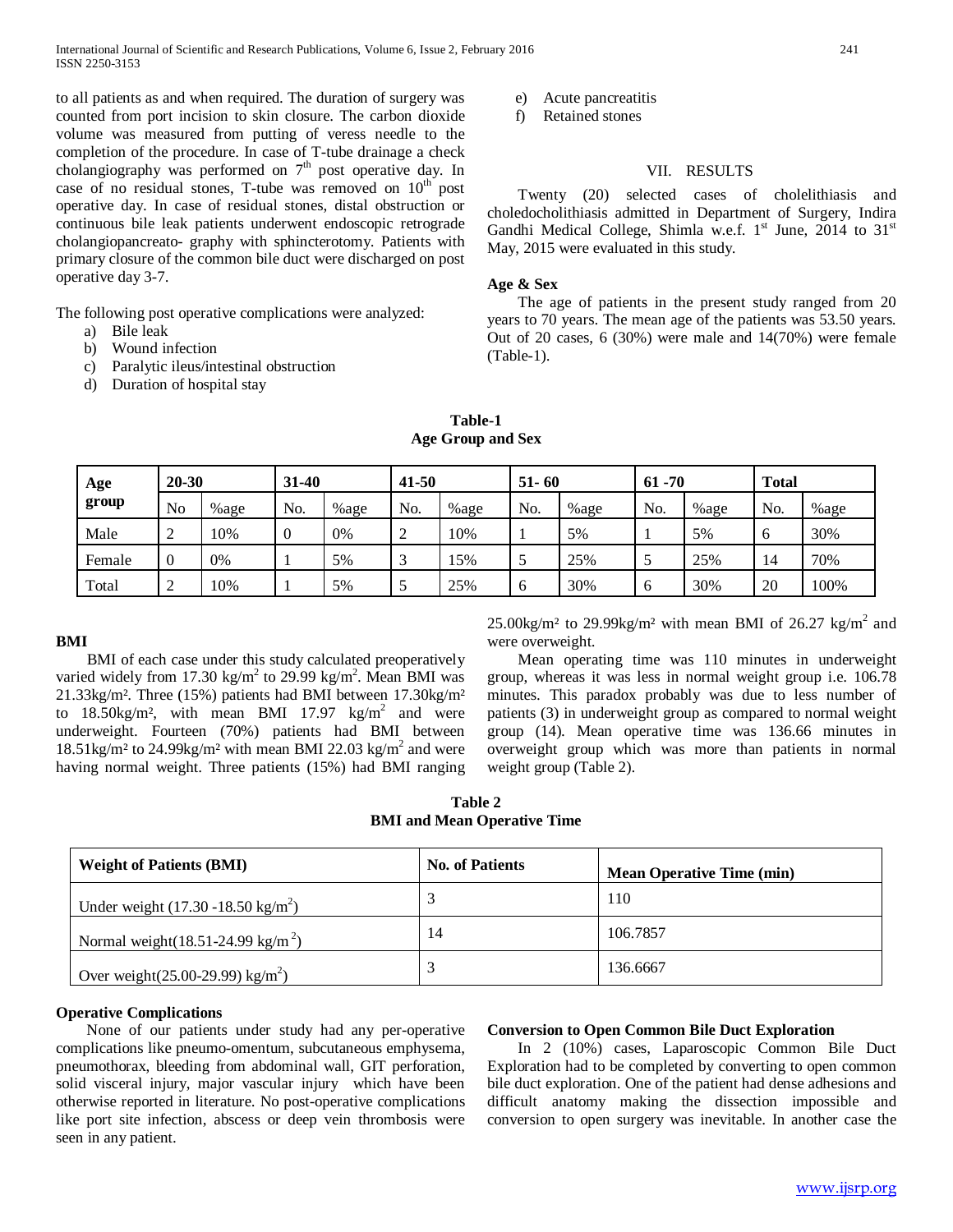common bile duct was grossly dilated with impacted large stone which made the grasping and removal difficult.

## **Drainage Tube**

 A drainage tube (14F Ryle's tube) was kept in Morrison's space in all (100%) of these cases. This tube was kept for minimum of 3 days and maximum of 15days. Mean duration of drainage in all (20) patients was 4.6 days (Table 3).

# **Table 3 Duration of Drainage Tube (In Days)**

| $-$ | $\mathbf{N}\mathbf{a}$<br><b>Patients</b><br>0t |
|-----|-------------------------------------------------|
|     |                                                 |

| $0 - 5$   | 18 |
|-----------|----|
| $6 - 10$  |    |
| $11 - 15$ |    |

## **T-tube**

 Keher's T-tube(14F) was inserted in 2(10%) out of 20 patients under study.

# Gas (CO<sub>2</sub>) Consumed

On an average 92.3 litres of gas  $(CO<sub>2</sub>)$  per case was used in this series. The consumption ranged from 60 litres to 120 litres in this series. (Table 4)

| <b>Table 4</b>                                  |  |
|-------------------------------------------------|--|
| $CO2$ Consumed (On Average in Every Four Cases) |  |

| Mean $CO2$ consumed (litres) | 07 | 109.5 | 85 | 83.5 | 86.5 |
|------------------------------|----|-------|----|------|------|

## **Time Taken for Operation**

 The time taken for completion of the procedure was counted from insertion of Hassan trocar up to the closure of last port. Maximum time taken in the present study was 150 minutes and minimum time taken was 90 minutes. The mean time taken for

the completion of laparoscopic common bile duct exploration was 111.75 minutes. Mean time taken for first 4 cases was 131.25 minutes. (Table 5)

| <b>Table-5</b>                                                       |
|----------------------------------------------------------------------|
| <b>Mean Time (Minutes) For Each Four Cases (Duration of Surgery)</b> |

| No. of Cases | <b>Mean Time in minutes</b> | <b>Mean of all</b> |
|--------------|-----------------------------|--------------------|
| $1st$ four   | 131.25                      |                    |
| $2nd$ four   | 112.5                       |                    |
| $3rd$ four   | 112.5                       | 111.75             |
| $4th$ four   | 105                         |                    |
| $5th$ four   | 97.5                        |                    |

# **Postoperative Complications**

 Out of 20 patients 2 had bile leak (one had bile leak through the abdominal drain and other had persistent bile leakage through the T-tube). Bile coming out of t-tube was due to stricture in lower common bile duct which was diagnosed on t-tube cholangiogram done on  $7<sup>th</sup>$  postoperative day, for which endoscopic retrograde pancreatocholangiography with sphincterotomy with common bile duct stanting was done on  $9<sup>th</sup>$ postoperative day. After this bile leak through t-tube gradually decreased over 3-4 days and t-tube was removed. In another case

bile leak through ryle's tube or into the abdominal cavity was due to disruption of sutures at choledochotomy site for which laparotomy was done on  $7<sup>th</sup>$  postoperative day and resuturing of common bile duct was done over T-tube. Later on endoscopic retrograde cholangiopancreatography with common bile duct stenting with sphincterotomy was done because t-tube was draining more than 600ml of bile per day. T-tube was removed after 3 days as the drain output decreased after stenting (Table no. 6). None of the patients had paralytic ileus in our study.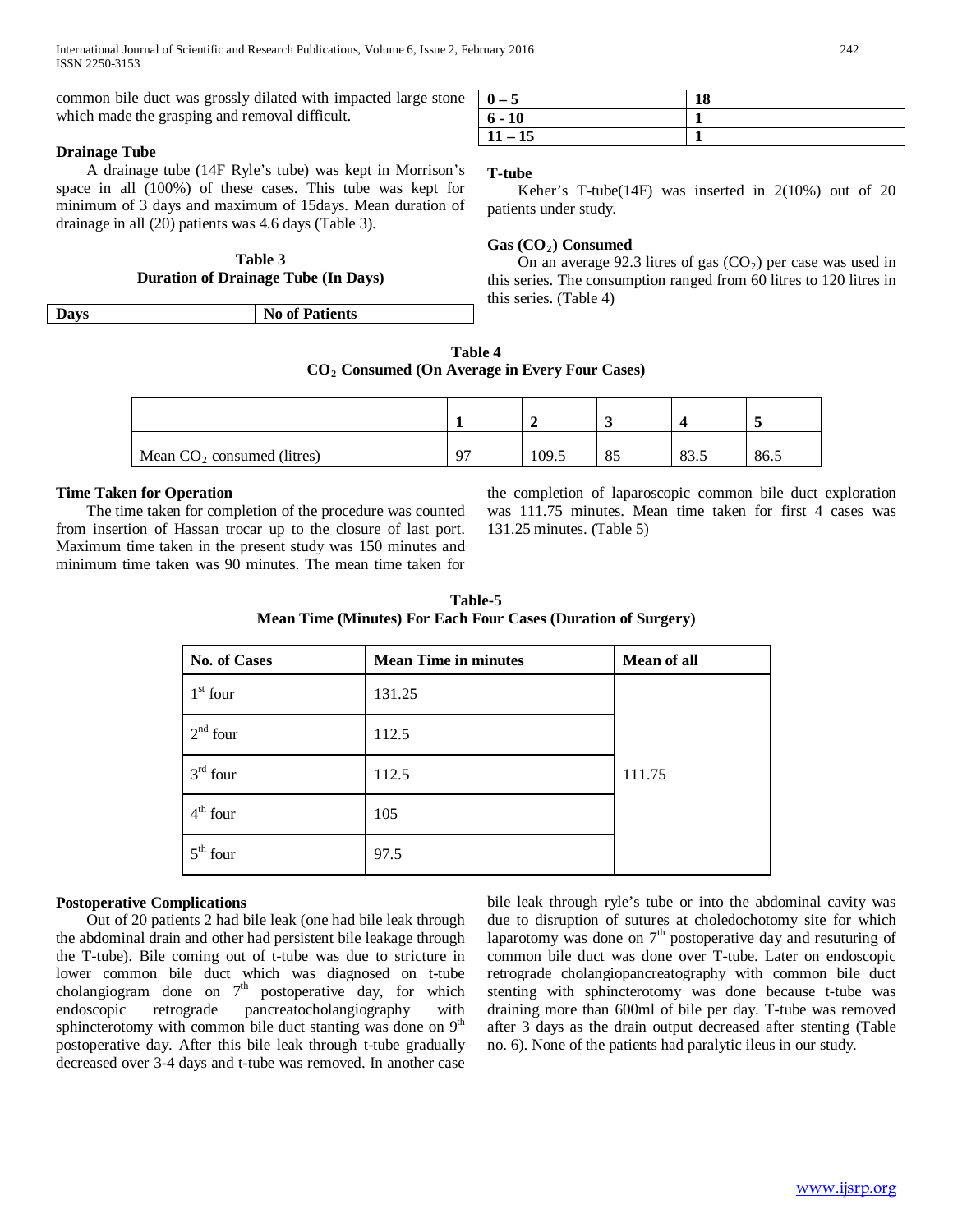| S. No. | Complication           | No. of cases |
|--------|------------------------|--------------|
|        | Sepsis                 |              |
| 2      | Bile leak              |              |
| 3      | Paralytic ileus        |              |
| 4      | Acute pancreatitis     |              |
| 5      | <b>Retained stones</b> |              |

**Table-6 Postoperative Complications**

#### **Postoperative Hospital Stay**

 The mean hospital stay of the patients in the present series was 6.75 days, ranging from 4 days to more than 8 days (including converted cases). One patient had to be hospitalized for 15 days as a result of prolonged postoperative drainage (Table 7).

| Table-7                      |  |  |  |  |  |
|------------------------------|--|--|--|--|--|
| <b>Hospital Stay in Days</b> |  |  |  |  |  |

| No. of days       | $3-4$ days | $5-6$ days | 7-8 days | $>8$ days | <b>Total</b> |
|-------------------|------------|------------|----------|-----------|--------------|
| No. of patients   |            |            |          |           | 20           |
| % age of patients | 15%        | 55%        | 15%      | 15%       | 100%         |

#### **Stone Size**

 All cases under study were having a single or multiple stones in common bile duct. The smallest stone was 0.5cm. and the largest stone was 2.5 cms. in size. The average stone size was

1.342cms.The stone was removed in all cases within single operation. (Table 8).

**Table 8 Stone Size and Average Size (In cms.)**

| <b>Stone Size</b> | <b>No. of Patients</b> | <b>Average Stone Size</b> |
|-------------------|------------------------|---------------------------|
| < 1.0             |                        | 0.73                      |
| $1 - 1.49$        |                        | 1.14                      |
| $1.5 - 2.49$      | $\overline{4}$         | 2                         |
| $2.5 - Above$     |                        | 2.5                       |
| Total             | 20                     | 1.31                      |

#### VIII. FOLLOW UP USG AND LFT

 All the patients were called for follow up after four weeks postoperatively in the outpatient department (OPD). All patients had follow-up USG and LFT to evaluate liver function, common bile duct status and residual stone. None of the patient had retained common bile duct stones and LFTs were within normal limits.

## **DISCUSSION**

 The age of patients in the present study ranged from 20 years to 70 years. The mean age of the patients was 53.50 years. Chung-Ngai Tang et al<sup>16</sup> studied 27 patients who underwent laparoscopic exploration of common bile duct during the period from 1995-1999. 14 female and 13 male patients were recruited with mean age 59.6 years (range 27-81 years). Eryk Naumowicz et al<sup>17</sup> studied 35 patients (27 female and 8 male) who underwent laparoscopic common bile duct exploration, with mean age 58.3 years (range 23-81 years).

 The mean time taken for completion of the procedure in our series was 111.75 minutes (range 90 to 150 min.). Eryk Naumowicz et  $al^{17}$  observed mean operating time of 163.8 minutes (range 115 to 235 minutes). S Aroori et  $Al<sup>18</sup>$  observed mean operating time of 154 minutes (range 90 to 210 minutes). Dag Arvidsson et  $al<sup>19</sup>$  had mean operating time of 210 minutes (range 160 to310).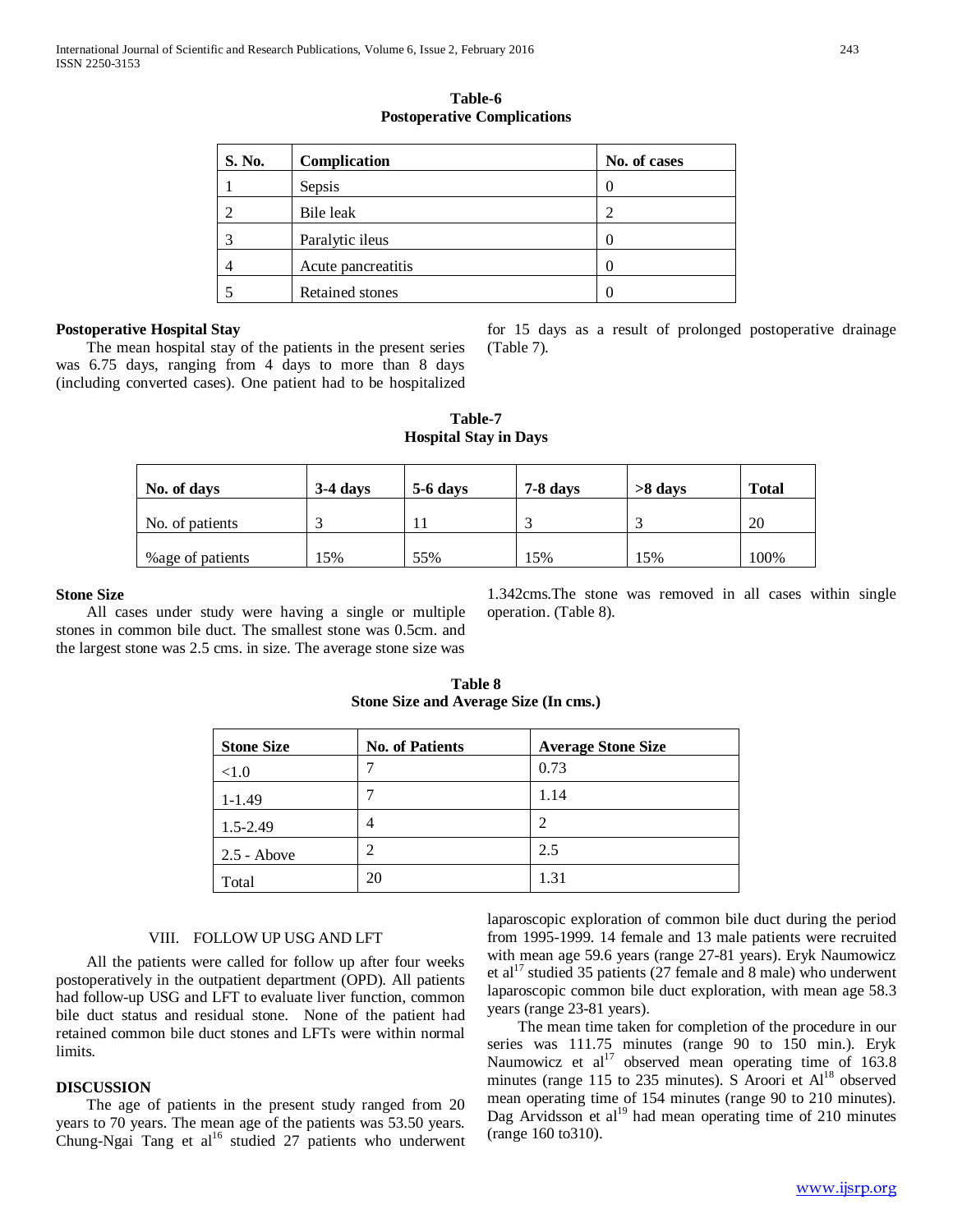Variation in time taken for surgery in different cases in the present series can be ascribed to the various factors like initial teething troubles, modern technique, non-availability of trained regular supporting staff familiar with the technique, though all were familiar with the basics of the laparoscopy and of course the learning curve of the procedure. It was the initial stage of the procedure in this institution and none of the operating team members had any "hands on" experience.

 On an average 92.3 litres of gas (CO2) per case was used in this series, ranging from 60 to 120 liters. No such reports are available in the literature regarding the amount of CO2 consumed. In the present series 2(10%) of our cases were converted into open choledocholithotomy. However, there is wide variation in open conversion rate in literature. M Jameel et  $al^{20}$  observed open conversion rate of 7%. Alexis Sanchez et  $al^{21}$ did a study on 16 patients who underwent laparoscopic common bile duct exploration and observed conversion rate of 12.5%. One of the patients under study had pericholecystic adhesions and was converted to open procedure due to distorted anatomy. One patient was converted to open due to impacted stone at lower end of common bile duct. These instances of conversion to an open procedure should not be considered as a failure but only completion, because in each instance this course was chosen by the operating surgeon as safest for the patient.Although it is considered to be a sterile procedure, there is certainly chance of infection. In the present series none of the patients had wound (port /incision site) infection, abscess formation, prolonged ileus or deep vein thrombosis as reported in literature. Out of 20 patients, 2 had bile leak post-operatively through t-tube and ryle's tube drain. Bile coming out of t-tube was due to stricture in lower common bile duct which was diagnosed on t-tube cholangiogram done on  $7<sup>th</sup>$  postoperative day, for which endoscopic retrograde pancreatocholangiography with sphincterotomy with common bile duct stenting was done. In another case bile leak through drain or into the abdominal cavity was due to disruption of sutures at choledochotomy site for which laparotomy was done on  $7<sup>th</sup>$  postoperative day. In a study done by Chung-Ngai et  $al^{16}$  bile leak was present in 14.8% of patients, wound infection 11.1%, wound bleeding 3.7% and mortality (secondary to bile leak and collection) was 3.7%.There is wide variation in hospital stay as observed in literature. In our series mean hospital stay was 6.75 days, ranging from 4 to 20 days (including converted cases). Eryk Naumowicz et  $al<sup>17</sup>$ reported mean hospital stay of 7.1 days (range 4 to 16). S Aroori et al<sup>18</sup> reported mean hospital stay of 3 days (range 1to 6 days). One of the patients had to be hospitalized for 20 days as a result of prolonged postoperative drainage.

 The patients in the present study were hospitalized for one extra day than required, as this being an initial experience and we were more watchful of post-operative complications in the patients, who came from far flung and distant hilly areas. The length of hospital stay was shorter in the primary group than in the T-tube group. All cases in the present series underwent postoperative USG abdomen after a period of six weeks. None of the patient had residual stones. From our initial experience of this small series, it can be safely deduced that greatest benefit of laparoscopic common bile duct exploration comes from rapid return of activity that it permits. Most of the patients were discharged from the hospital without activity restrictions and could return to work as soon as they felt normal. This resulted in to an overall cosmetic procedure for the patient and cost effective for the patient as well as for the society in the long run.

 This procedure will have positive economic impact since most of the patients undergoing laparoscopic common bile duct exploration can be discharged from the hospital tolerating oral solids on the third or fourth postoperative day. The potential for reducing the cost of treatment is evident. The decreased hospitalization presently may result in lower hospital costs, but the savings will be currently offset by high cost of the equipment and non availability of expertise. With time these costs will diminish as the equipment becomes rapidly available and less expensive and more and more people are trained in the procedure.

## IX. CONCLUSIONS

 This procedure has definitely shown decreased postoperative discomfort, decreased requirement of post-operative analgesia, better cosmesis, decreased post-operative stay and early return to work and less morbidity. Laparoscopic choledochotomy with primary closure is as effective and safe as T-tube drainage approach. Single stage procedure(LC+LCBDE) has less post operative complications then two stage procedure(ERCP/EST) . In single stage (LC+LCBDE) procedure, anatomy of Ampulla of Vater is not distorted.

#### **REFERENCES**

- [1] Bagnato VJ, McGee GE, Hatten LE. Justification for routine cholangiography during laparoscopic cholecystectomy. Surg Laparosc Endosc 1991; 1(2): 89-93.
- [2] Flowers JL, Zucker KA, Graham SM. Laparoscopic cholangiography. Results and indications. Ann Surg 1992; 215(3): 209-16.
- [3] Sackier JM, Berci G, Phillips E, Caroll B, Shapiro S, Paz-Partlow M. The role of cholangiography in laparoscopic cholecystectomy. Arch Surg 1991; 126(8): 1021-26.
- [4] Scott TP, Zucker KA, Bailey RW. Laparoscopic cholecystectomy. A review of 12,397 patients. Surg Laparosc Endosc 1992; 2(3): 191-8.
- [5] L. K. Nathanson. "Gallstones," in Hepatobiliary and Pancreatic Surgery. A Companion to Specialist Surgical Practice, chapter 10, pp. 175–196, Saunders Elsevier, Philadelphia, Pa, USA, 4th edition, 2009.
- [6] B. V. M. Dasari, C. J. Tan, K. S. Gurusamy "Surgical versus endoscopic treatment of bile duct stones," Cochrane Database Systematic Reviews, no. 12, Article ID CD003327, 2013.
- [7] J. Lu, Y. Cheng, X.Z. Xiong, Y.X. Lin, S.J. Wu, N.S. Cheng. "Two-stage vs single-stage management for concomitant gallstones and common bile duct stones." World Journal of Gastroenterology, vol. 18, no. 24, pp. 3156– 3166, 2012.
- [8] L. K. Nathanson, N. A. O'Rourke, I. J. Martin . Postoperative ERCP versus laparoscopic choledochotomy for clearance of selected bile duct calculi. A randomized trial. Annals of Surgery, vol. 242, no. 2, pp. 188–192, 2005.
- [9] V. K. Bansal, M. C. Misra, K. Rajan . Single-stage laparoscopic common bile duct exploration and cholecystectomy versus two-stage endoscopic stone extraction followed by laparoscopic cholecystectomy for patients with concomitant gallbladder stones and common bile duct stones. A randomized controlled trial. Surgical Endoscopy and Other Interventional Techniques, vol. 28, no. 3, pp. 875–885, 2014.
- [10] H. Puhalla, N. Flint, and N. O'Rourke. Surgery for common bile duct stones—A lost surgical skill. Still worthwhile in the minimally invasive century. Langenbeck's Archives of Surgery, vol. 400, no. 1, pp. 119–127, 2014.